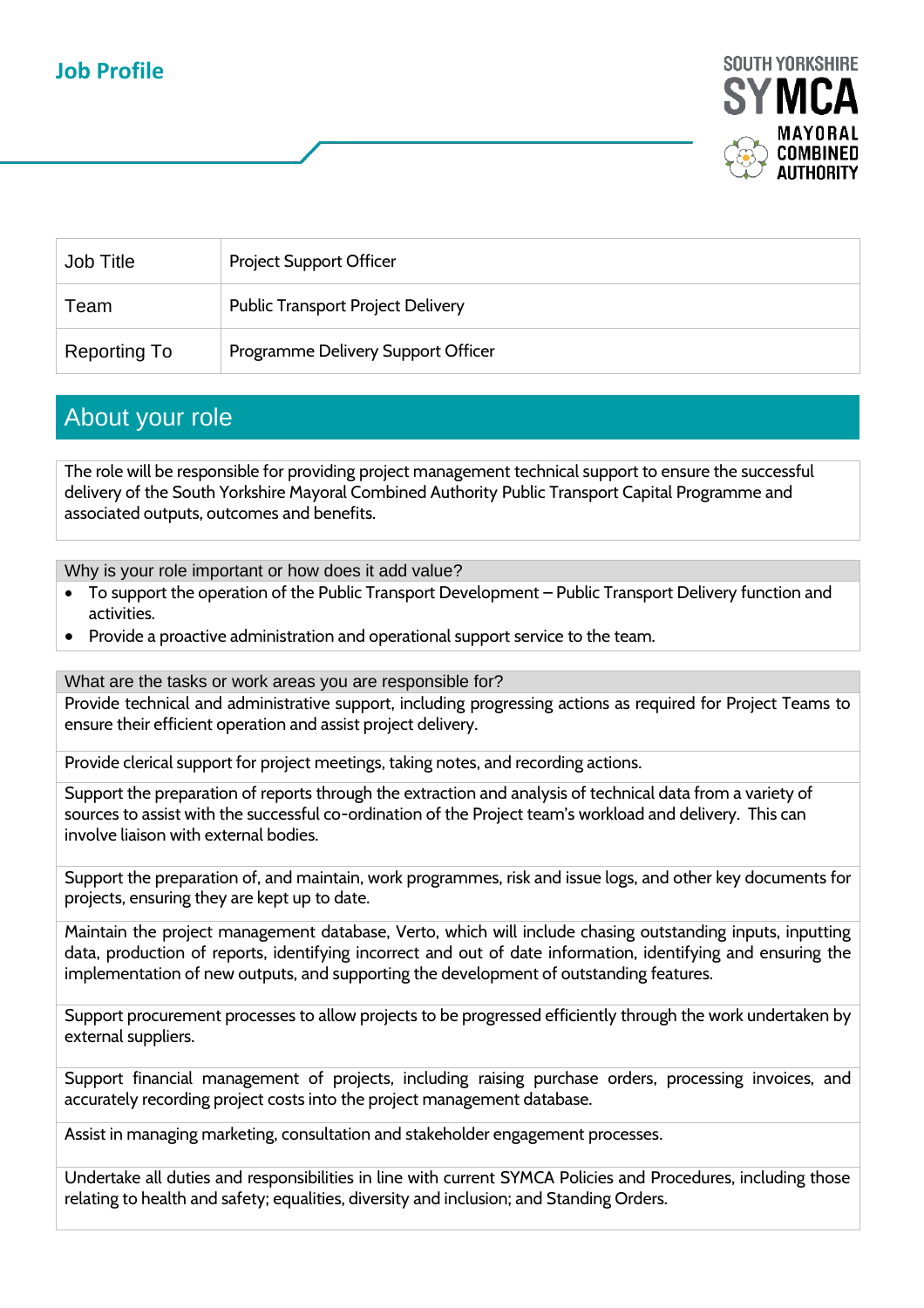## About You

| What kind of behaviours are important? |                                                                                                                                   |  |  |  |
|----------------------------------------|-----------------------------------------------------------------------------------------------------------------------------------|--|--|--|
| Ambition                               | Does not give in easily, prepared to stick at things to get something finished - persistent                                       |  |  |  |
|                                        | A consistent and persistent focus on what matters most for delivery                                                               |  |  |  |
| Innovative                             | Urgency in identifying problems and finding imaginative ways to solve them - avoiding<br>added bureaucracy or unnecessary work    |  |  |  |
|                                        | Willing to be challenged by colleagues - and to bring constructive challenge and support                                          |  |  |  |
| Integrity                              | Organised and structured in how they work, demonstrating good personal time<br>management                                         |  |  |  |
|                                        | Able to balance conflicting demands on their time, prioritises their workload well                                                |  |  |  |
| Collaborative                          | Open minded to the ideas, contribution or comments from colleagues, does not dismiss<br>what others have to say                   |  |  |  |
|                                        | Willingly adapts their style to suit different situations                                                                         |  |  |  |
| Flexible                               | Moves quickly to get things done, invests additional effort if needed to meet a deadline or<br>a goal                             |  |  |  |
|                                        | Open minded and receptive to new ideas and suggestions, acknowledges the benefit of<br>change even if they have personal concerns |  |  |  |
| Impact                                 | Understands the purpose of the organisation, knows the vision and the strategic intention<br>of the organisation                  |  |  |  |
|                                        | Sees opportunities to make processes or how they work better, speaks up and shares their<br>ideas                                 |  |  |  |

| What qualifications or wider knowledge do you need?                |     |     |
|--------------------------------------------------------------------|-----|-----|
| Educated to GSCE level (including English, Maths) or equivalent    |     |     |
| Business Administration Level 3, or similar, or working towards    |     |     |
| Good knowledge of Microsoft Office applications                    |     | A/I |
| Knowledge of IT solutions and their use in a business environment. | A/I |     |

| What previous experience is needed?                                                                                   |     |  |
|-----------------------------------------------------------------------------------------------------------------------|-----|--|
| Previous experience of working in a project led environment and/or administrative<br>role.                            | A/I |  |
| Experience of utilising Microsoft products e.g. Word, PowerPoint, and Excel to produce<br>professional documentation. |     |  |
| Experience of managing a heavy and challenging workload.                                                              |     |  |